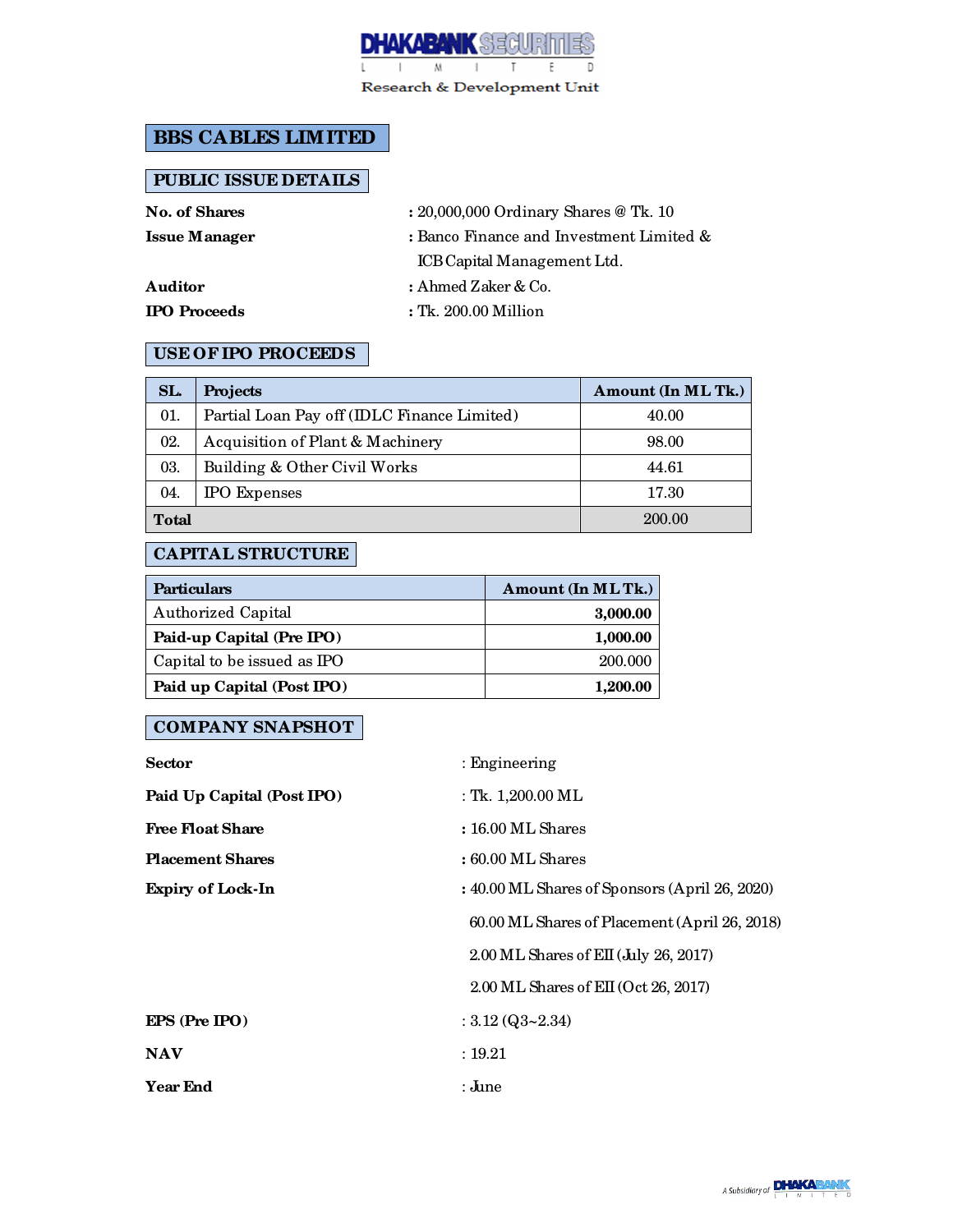

Research & Development Unit

#### **COMPANY BACKGROUND**

| Date of Incorporation                           | : April 12, 2009                                                                            |  |  |  |
|-------------------------------------------------|---------------------------------------------------------------------------------------------|--|--|--|
| <b>Conversion into a Public Limited Company</b> | : January 31, 2015                                                                          |  |  |  |
| <b>Nature of Business</b>                       | : Manufacturer, trader, buyer, seller,                                                      |  |  |  |
|                                                 | importers, exporters, dealers, distributor                                                  |  |  |  |
|                                                 | and retail in all kinds of aluminum cables,<br>copper cables, silicon cables, optical fiber |  |  |  |
|                                                 |                                                                                             |  |  |  |
|                                                 | cables, power cables, rubber cables,                                                        |  |  |  |
|                                                 | railway signaling cables, welding cables                                                    |  |  |  |
|                                                 | and jelly-filled cables, automobiles cables,                                                |  |  |  |
|                                                 | submersible cables, coaxial cables, flexible                                                |  |  |  |
|                                                 | and house-wire cables (single and multi-                                                    |  |  |  |
|                                                 | core) and all other kinds of electrical,                                                    |  |  |  |
|                                                 | electronic, Tele-communication cables &                                                     |  |  |  |
|                                                 | wires.                                                                                      |  |  |  |
| <b>Registered Office</b>                        | : Configure Bapari Tower (3rd Floor),                                                       |  |  |  |
|                                                 | Ga-64, Middle Badda, Dhaka-1212.                                                            |  |  |  |
| <b>Factory Location</b>                         | : Jaina Bazar, Dhaka Mymensingh Highway,                                                    |  |  |  |
|                                                 | Telehate, Sreepur, Gazipur.                                                                 |  |  |  |
|                                                 |                                                                                             |  |  |  |

### **SUBSIDIARY/ASSOCIATED COMPANY**

Presently the company has no holding/ subsidiary company.

### **SEASONALITY**

There is no seasonal aspect in the business of the company.

#### **COMPETITIVE CONDITION**

Some of the Major competitors of the company are:

- > BRB Cables Industries Ltd.
- $\triangleright$  Sunshine Cables Industries Ltd.
- > Paradise Cables Industries Ltd.
- $\triangleright$  Supersign Industries (Electrical) Ltd.
- > Eastern Cables Ltd.
- $\triangleright$  Poly Cable Industries Ltd.
- $\triangleright$  Singer Cables Industries Ltd.
- > Transcom Cables Ltd.

### **CAPACITY UTILIZATION**

| Product           |           | <b>Installed Capacity</b><br>(in MT.) | <b>Capacity Utilization</b> | $(in$ $MT.)$ | <b>Actual Capacity</b><br>Utilization $(\%)$ |           |
|-------------------|-----------|---------------------------------------|-----------------------------|--------------|----------------------------------------------|-----------|
| Electrical Cables | $7.200\,$ | 5.000                                 | 4.780                       | 3.750        | 66.39%                                       | $74.80\%$ |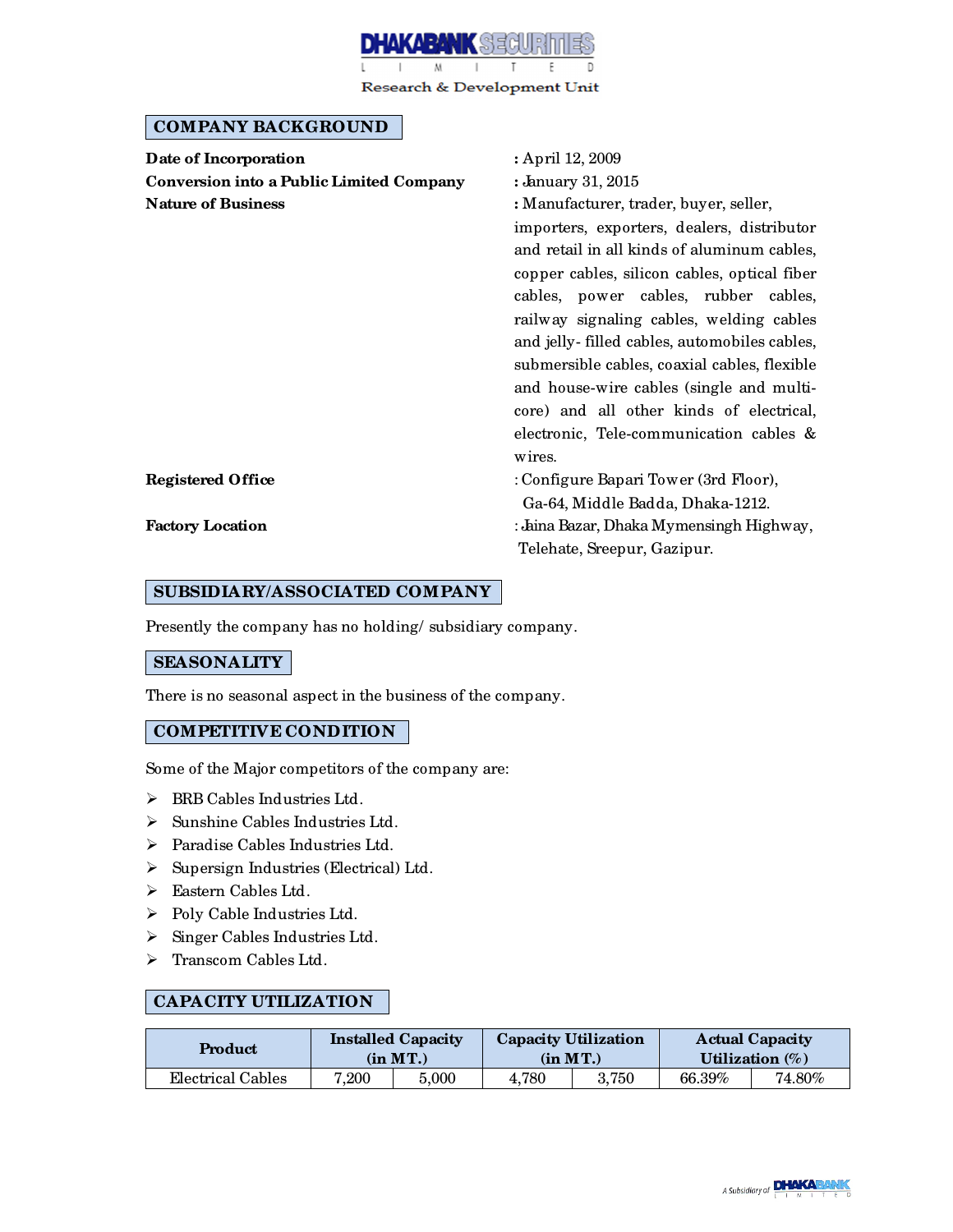

Research & Development Unit

## **DIRECTOR/SPONSOR SHAREHOLDINGS**

|                               |                          | No. of                 | Percentage $(\% )$ |          |
|-------------------------------|--------------------------|------------------------|--------------------|----------|
| <b>Name</b>                   | <b>Position/Status</b>   | <b>Ordinary Shares</b> | Pre IPO            | Post IPO |
| Engr. Mohammad Badrul Hassan  | Chairman                 | 4,000,000              | 4.00               | 3.33     |
| Engr. Abu Noman Howlader      | <b>Managing Director</b> | 4,000,000              | 4.00               | 3.33     |
| Engr. Hasan Morshed Chowdhury | Director                 | 4,000,000              | 4.00               | 3.33     |
| Engr. Mohammad Ruhul Majid    | Director                 | 4,000,000              | 4.00               | 3.33     |
| Md. Ashraf Ali Khan           | Director                 | 4,000,000              | 4.00               | 3.33     |
| Syed Ferdous Raihan Kirmany   | Nominated                | 20,000,000             | 20.00              | 16.67    |
| [Representative of BBS]       | Director                 |                        |                    |          |
| <b>Total</b>                  |                          | 40,000,000             | 40.00              | 33.33    |

## **IPO SHARE DISTRIBUTION**

| Category                 | <b>Particulars</b>                                                                | No. of<br><b>Ordinary Shares</b> |
|--------------------------|-----------------------------------------------------------------------------------|----------------------------------|
| Eligible Investors (EIs) | 10% of IPO i.e. 2,000,000 Ordinary Shares for<br>Mutual Funds                     | 2,000,000                        |
|                          | 40% of IPO i.e. 8,000,000 Ordinary Shares for Other<br>Eligible Investors (EIs)   | 8,000,000                        |
| General Public           | 10% of IPO i.e. 2,000,000 Ordinary Shares for<br>Non-Resident Bangladeshis (NRBs) | 2,000,000                        |
|                          | 40% of IPO i.e. 8,000,000 Ordinary Shares for<br>General Public                   | 8,000,000                        |
|                          | 20,000,000                                                                        |                                  |

# **FINANCIAL PERFORMANCE**

Figure in Million except EPS

| <b>Particulars</b>          | 31.03.2017 | 30.06.2016 | 30.06.2015 | 30.06.2014 |
|-----------------------------|------------|------------|------------|------------|
| Revenue                     | 2,468.29   | 2,586.93   | 2,268.71   | 1,870.68   |
| Gross Profit                | 791.93     | 889.04     | 778.43     | 592.48     |
| <b>Operating Profit</b>     | 590.42     | 680.25     | 602.13     | 440.07     |
| <b>Financial Expenses</b>   | 178.13     | 251.83     | 269.20     | 231.11     |
| Net Profit                  | 233.54     | 246.08     | 200.96     | 121.65     |
| <b>EPS</b>                  | 2.34       | 2.46       | 2.01       | $1.22\,$   |
| Paid-up Capital             | 1,000.00   | 1,000.00   | 100.00     | 50.00      |
| Long Term Loan              | 516.06     | 553.52     | 511.05     | 638.13     |
| Short Term Loan             | 1,579.47   | 1,580.34   | 1,569.15   | 1,111.04   |
| Retained Earnings           | 920.61     | 687.06     | 440.98     | 230.81     |
| Property, Plant & Equipment | 1,486.12   | 1,153.02   | 770.66     | 707.88     |
| <b>Total Asset</b>          | 4,775.25   | 4,481.49   | 3,202.62   | 2,542.88   |
| <b>Total Equity</b>         | 1,920.61   | 1,687.06   | 540.98     | 380.81     |
| <b>NAV</b>                  | 19.21      | 16.87      | 54.10      | 76.16      |